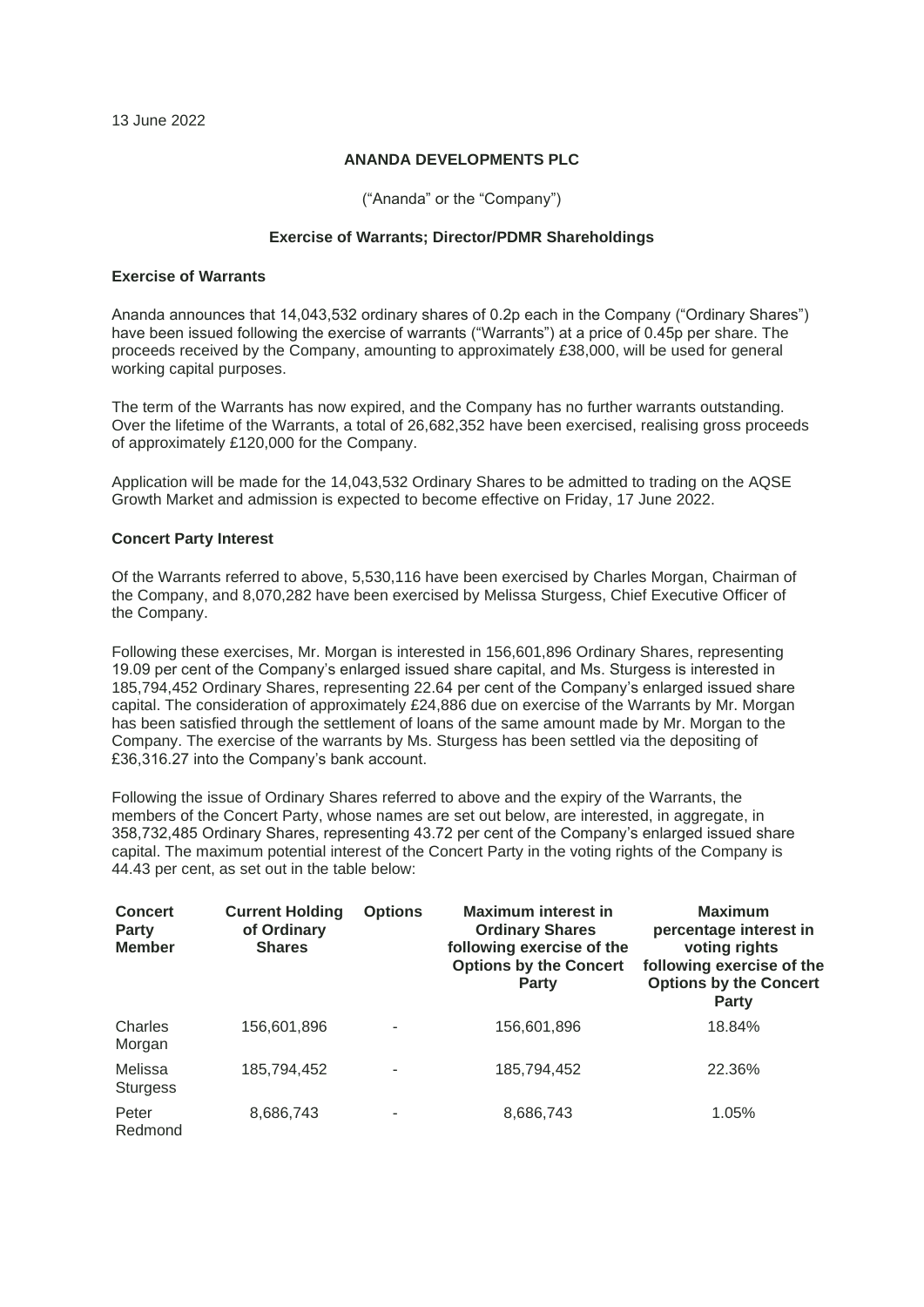| Jeremy<br>Sturgess-<br>Smith                | 1,700,000   | 10,451,389    | 12,151,389    | 1.46%  |
|---------------------------------------------|-------------|---------------|---------------|--------|
| Michael<br>Langoulant                       | 5,949,394   | ٠             | 5,949,394     | 0.72%  |
| <b>Total Holding</b><br>of Concert<br>Party | 358,732,485 | 369, 183, 874 | 369, 183, 874 | 44.43% |
| Ordinary<br>Shares in<br>issue              | 820,554,572 | 831,005,961   | 831,005,961   |        |

In addition to the Ordinary Shares set out above, Mr. Morgan and Ms. Sturgess were each granted options over 9,282,778 Ordinary Shares in November 2020, pursuant to the Company's Incentive Scheme, and are also both interested in £125,000 of convertible loan notes ("CLNs"), which they purchased in July 2021, convertible, in each case, into a further 12,500,000 Ordinary Shares. Mr. Morgan and Ms. Sturgess have undertaken not to exercise these options and not to convert any CLNs and have agreed that no Ordinary Shares would be issued to them by way of interest payment under the CLNs, unless such exercise does not give rise to an obligation to make a mandatory offer for the Company under Rule 9 of the Takeover Code.

Words and expressions defined in the circular to shareholders in the Company dated 24 May 2019, which is available on the Company's website at [www.anandadevelopments.com](http://www.anandadevelopments.com/), have the same meaning in this announcement.

#### **DJT Plants Limited**

There remains one outstanding item to complete the circular to shareholders for the purchase of the 50% of DJT Plants Limited not already owned by Ananda. Once final sign off is obtained, the circular will be posted to shareholders and the required General Meeting will be convened.

#### **Total Voting Rights**

In accordance with the Financial Conduct Authority's Disclosure and Transparency Rules, Ananda announces that, following the issue of Ordinary Shares referred to above, the Company now has 820,554,572 Ordinary Shares in issue, each share carrying the right to one vote.

This figure of 820,554,572 Ordinary Shares may be used by shareholders in the Company as the denominator for the calculations by which they will determine if they are required to notify their interest in, or a change in their interest in, the share capital of the Company under the FCA's Disclosure and Transparency Rules.

#### -Ends-

The Directors of the Company accept responsibility for the contents of this announcement.

**ANANDA DEVELOPMENTS PLC Chief Executive Officer** Melissa Sturgess

**Investor Relations** Jeremy Sturgess-Smith

**PETERHOUSE CAPITAL LIMITED Corporate Finance** Mark Anwyl

+44 (0)7463 686 497 ir@anandadevelopments.com

+44 (0)20 7469 0930

**Corporate Broking**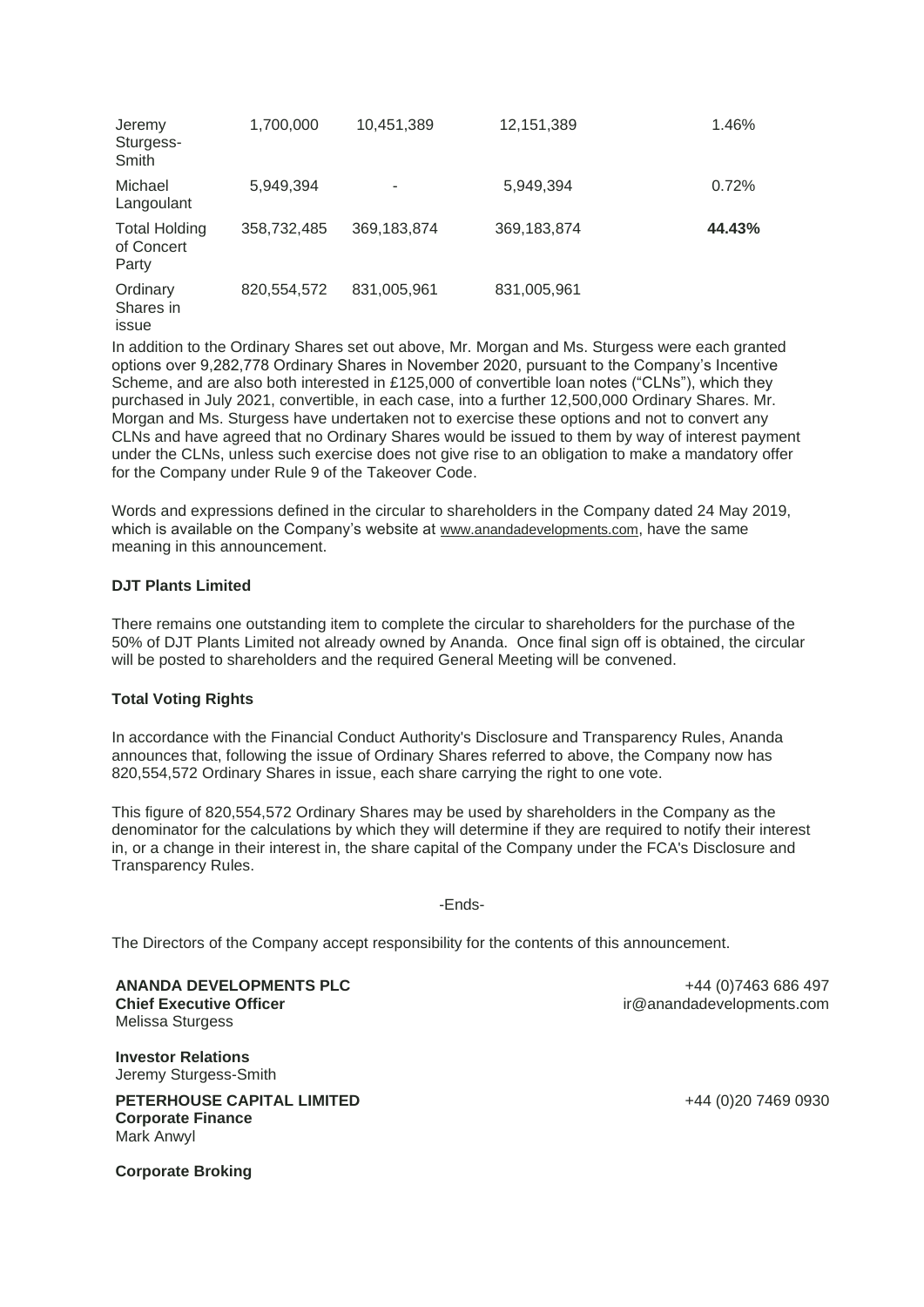# Lucy Williams Duncan Vasey **About Ananda Developments**

Ananda is an AQSE-listed medical cannabis company creating UK-based operations to grow and provide carbon zero, consistent, medical cannabis for the UK and international markets.

The UK medical cannabis market is predicted to be worth £450m by 2025 and the European market is predicted to be worth USD4.2bn by 2027.

For more information, please visit: <https://anandadevelopments.com/>

## **Notification and public disclosure of transactions by persons discharging managerial responsibilities and persons closely associated with them.**

1 **Details of the person discharging managerial responsibilities / person closely associated**

| a)             | Name                                                                                                                                                                                                    | Charles Morgan                                                                                |  |
|----------------|---------------------------------------------------------------------------------------------------------------------------------------------------------------------------------------------------------|-----------------------------------------------------------------------------------------------|--|
| $\overline{2}$ | <b>Reason for the notification</b>                                                                                                                                                                      |                                                                                               |  |
| a)             | Position/status                                                                                                                                                                                         | Chairman                                                                                      |  |
| b)             | Initial notification / Amendment                                                                                                                                                                        | Initial                                                                                       |  |
| 3              | auction monitor                                                                                                                                                                                         | Details of the issuer, emission allowance market participant, auction platform, auctioneer or |  |
| a)             | Name                                                                                                                                                                                                    | Ananda Developments plc                                                                       |  |
|                | b) LEI                                                                                                                                                                                                  | 894500DFM8VOC5FW4X47                                                                          |  |
| 4              | Details of the transaction(s): section to be repeated for (i) each type of instrument; (ii) each<br>type of transaction; (iii) each date; and (iv) each place where transactions have been<br>conducted |                                                                                               |  |
| a)             | Description of the financial instrument, type of<br>instrument<br>Identification code                                                                                                                   | Ordinary Shares of 0.2p each                                                                  |  |
|                |                                                                                                                                                                                                         | ISIN: GB00BDQPXQ60                                                                            |  |
| b)             | Nature of the transaction                                                                                                                                                                               | Exercise of warrants                                                                          |  |
| C)             | Price(s) and volume(s)                                                                                                                                                                                  | 5,530,116 Ordinary Shares at 0.45p per share                                                  |  |
| d)             | Aggregated information<br>- Aggregated volume<br>- Price                                                                                                                                                | N/A                                                                                           |  |
| e)             | Date of the transaction                                                                                                                                                                                 | 10 June 2022                                                                                  |  |
| f)             | Place of the transaction                                                                                                                                                                                | N/A                                                                                           |  |

**Notification and public disclosure of transactions by persons discharging managerial responsibilities and persons closely associated with them.**

# 1 **Details of the person discharging managerial responsibilities / person closely associated** a) Name Melissa Sturgess 2 **Reason for the notification** a) Position/status Chief Executive Officer b) Initial notification /Amendment Initial 3 **Details of the issuer, emission allowance market participant, auction platform, auctioneer or auction monitor**

a) Name **Ananda Developments plc** Ananda Developments plc